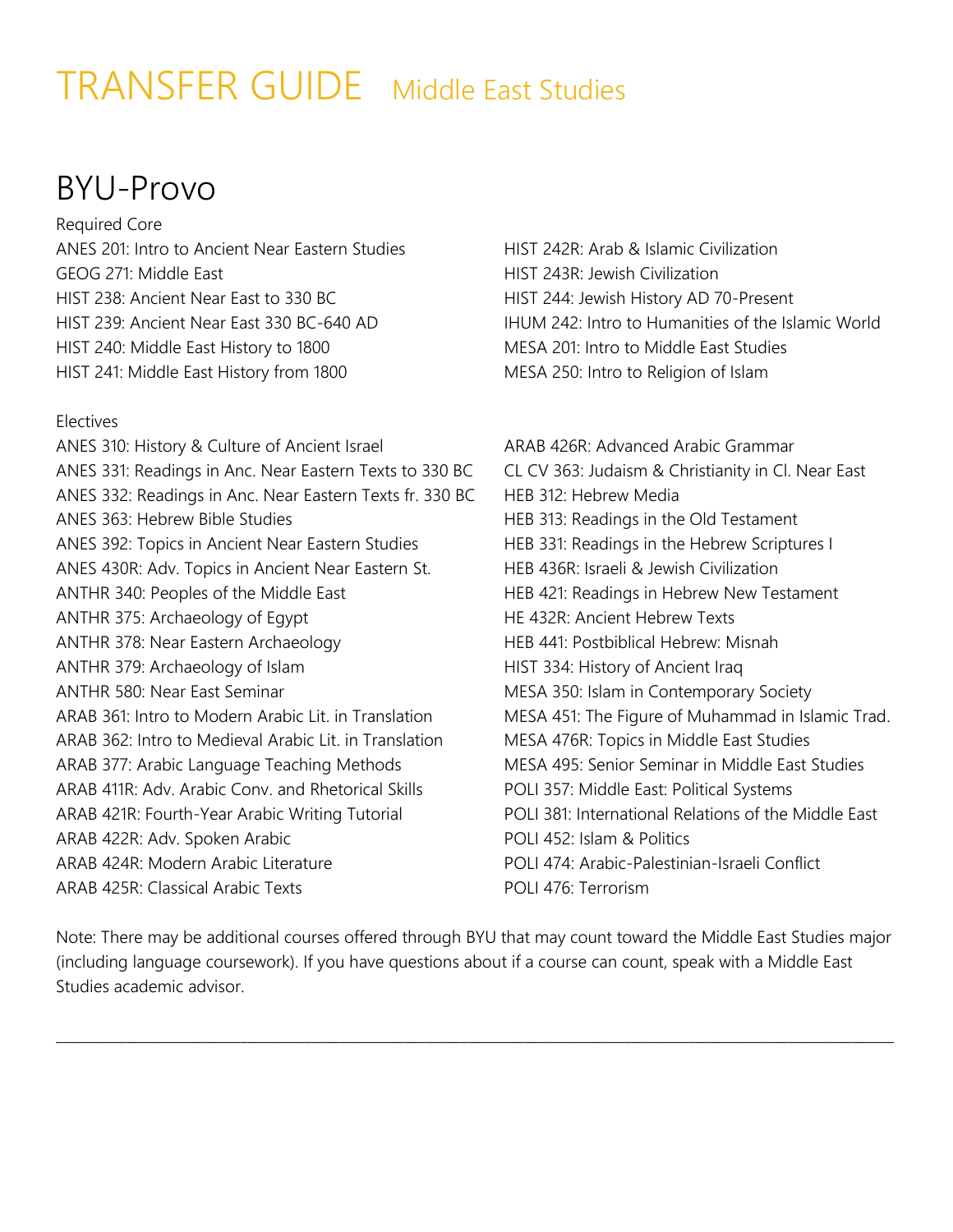#### BYU-Idaho

Required Core FDINT 211: Global Hotspot: Pakistan at the Crossroads of Conflict FDINT 213: Introduction to the Middle East

Electives ART 301: Art of the Ancient Near East & Egypt ART 407: Sacred Art INTST 348: Middle East Culture HIST 316: The Crusades HIST 325: Middle East: Muhammad to 1800 HIST 326: Modern Middle East HIST 327: The Islamic World HUM 342: Humanities of the Islamic World

Note: There may be additional courses offered through BYUI that may count toward the Middle East Studies major (including language coursework). If you have questions about if a course can count, speak with a Middle East Studies academic advisor.

 $\_$  , and the set of the set of the set of the set of the set of the set of the set of the set of the set of the set of the set of the set of the set of the set of the set of the set of the set of the set of the set of th

#### Dixie State

Required Core None currently listed

Electives HIST/POLS 4440: Introduction to Islam

Note: There may be additional courses offered through Dixie State that may count toward the Middle East Studies major (including language coursework). If you have questions about if a course can count, speak with a Middle East Studies academic advisor.

 $\_$  , and the set of the set of the set of the set of the set of the set of the set of the set of the set of the set of the set of the set of the set of the set of the set of the set of the set of the set of the set of th

## LDSBC

There are no courses currently listed as transferring from LDSBC that count toward the Middle East Studies major. If you have questions about if a course can count, speak with a Middle East Studies academic advisor.

 $\_$  ,  $\_$  ,  $\_$  ,  $\_$  ,  $\_$  ,  $\_$  ,  $\_$  ,  $\_$  ,  $\_$  ,  $\_$  ,  $\_$  ,  $\_$  ,  $\_$  ,  $\_$  ,  $\_$  ,  $\_$  ,  $\_$  ,  $\_$  ,  $\_$  ,  $\_$  ,  $\_$  ,  $\_$  ,  $\_$  ,  $\_$  ,  $\_$  ,  $\_$  ,  $\_$  ,  $\_$  ,  $\_$  ,  $\_$  ,  $\_$  ,  $\_$  ,  $\_$  ,  $\_$  ,  $\_$  ,  $\_$  ,  $\_$  ,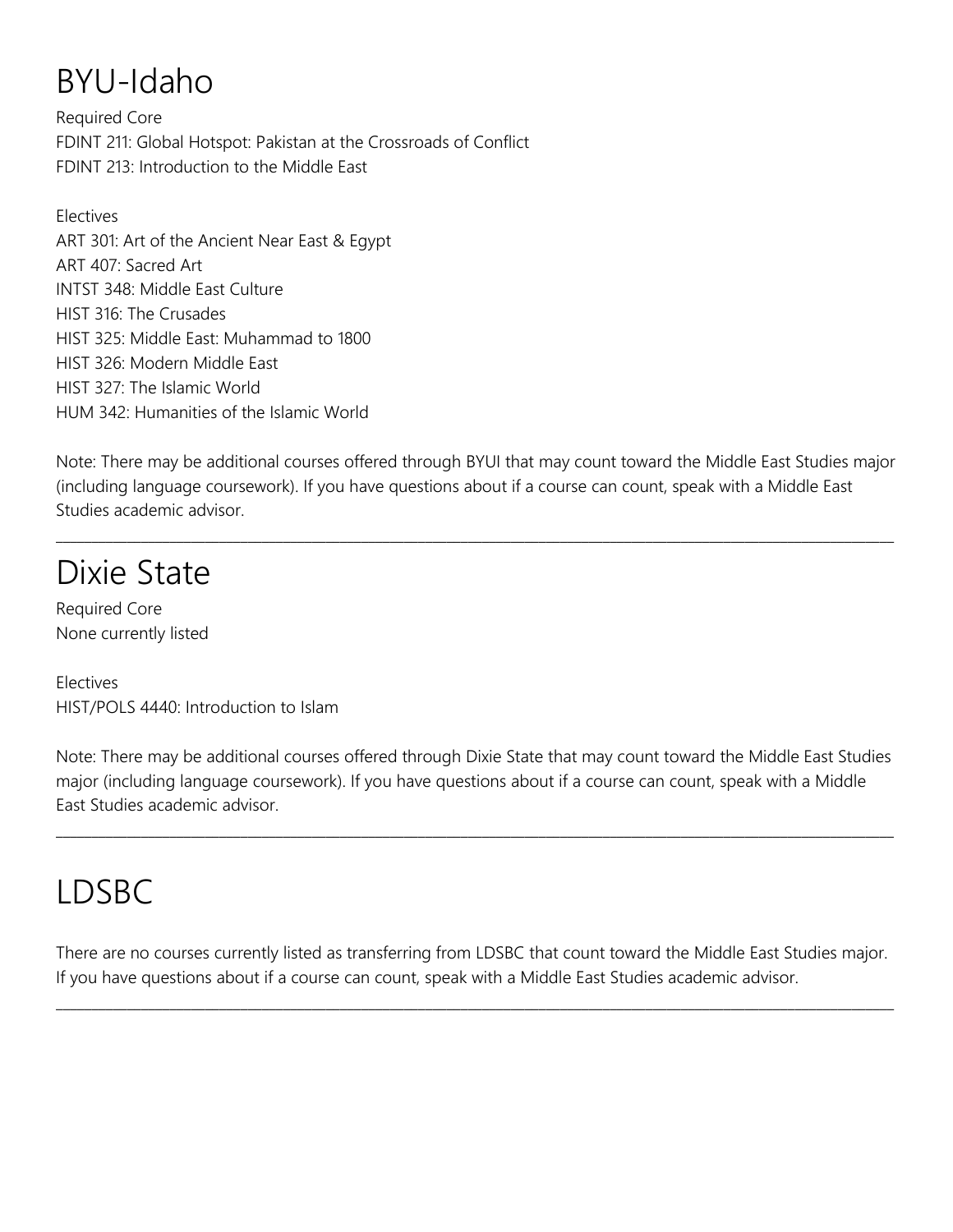# Salt Lake Community College

Required Core HIST 1450: Middle Eastern Civilization I and the control of the Replaces MIDE 1545 HIST 1460: Middle Eastern Civilization II and the control of the Replaces MIDE 1546

Electives ARAB 1900: Special Studies in Arabic ARAB 2900: Special Studies in Arabic RELS 2030: Intro to Islam RELS 2300: World Religions

Note: There may be additional courses offered through SLCC that may count toward the Middle East Studies major. If you have questions about if a course can count, speak with a Middle East Studies academic advisor.

## Snow College

There are no courses currently listed as transferring from Snow College that count toward the Middle East Studies major. If you have questions about if a course can count, speak with a Middle East Studies academic advisor.

 $\_$  , and the set of the set of the set of the set of the set of the set of the set of the set of the set of the set of the set of the set of the set of the set of the set of the set of the set of the set of the set of th

\_\_\_\_\_\_\_\_\_\_\_\_\_\_\_\_\_\_\_\_\_\_\_\_\_\_\_\_\_\_\_\_\_\_\_\_\_\_\_\_\_\_\_\_\_\_\_\_\_\_\_\_\_\_\_\_\_\_\_\_\_\_\_\_\_\_\_\_\_\_\_\_\_\_\_\_\_\_\_\_\_\_\_\_\_\_\_\_\_\_\_\_\_\_\_\_\_\_\_\_\_\_\_\_\_\_\_\_\_\_\_\_\_\_\_\_\_\_

# Southern Utah University

Electives POLS 3440: Intro to the Middle East POLS 4510: Politics and Religion

Note: There may be additional courses offered through SUU that may count toward the Middle East Studies major (including language coursework). If you have questions about if a course can count, speak with a Middle East Studies academic advisor.

 $\_$  ,  $\_$  ,  $\_$  ,  $\_$  ,  $\_$  ,  $\_$  ,  $\_$  ,  $\_$  ,  $\_$  ,  $\_$  ,  $\_$  ,  $\_$  ,  $\_$  ,  $\_$  ,  $\_$  ,  $\_$  ,  $\_$  ,  $\_$  ,  $\_$  ,  $\_$  ,  $\_$  ,  $\_$  ,  $\_$  ,  $\_$  ,  $\_$  ,  $\_$  ,  $\_$  ,  $\_$  ,  $\_$  ,  $\_$  ,  $\_$  ,  $\_$  ,  $\_$  ,  $\_$  ,  $\_$  ,  $\_$  ,  $\_$  ,

# Utah Valley University

Required Core POLS 1440: Intro to Middle East Politics

Electives HIST 4100: Jewish History POLS 3100: Survey of International Terrorism POLS 3500: International Relations of Middle East

Note: There may be additional courses offered through UVU that may count toward the Middle East Studies major (including language coursework). If you have questions about if a course can count, speak with a Middle East Studies academic advisor.